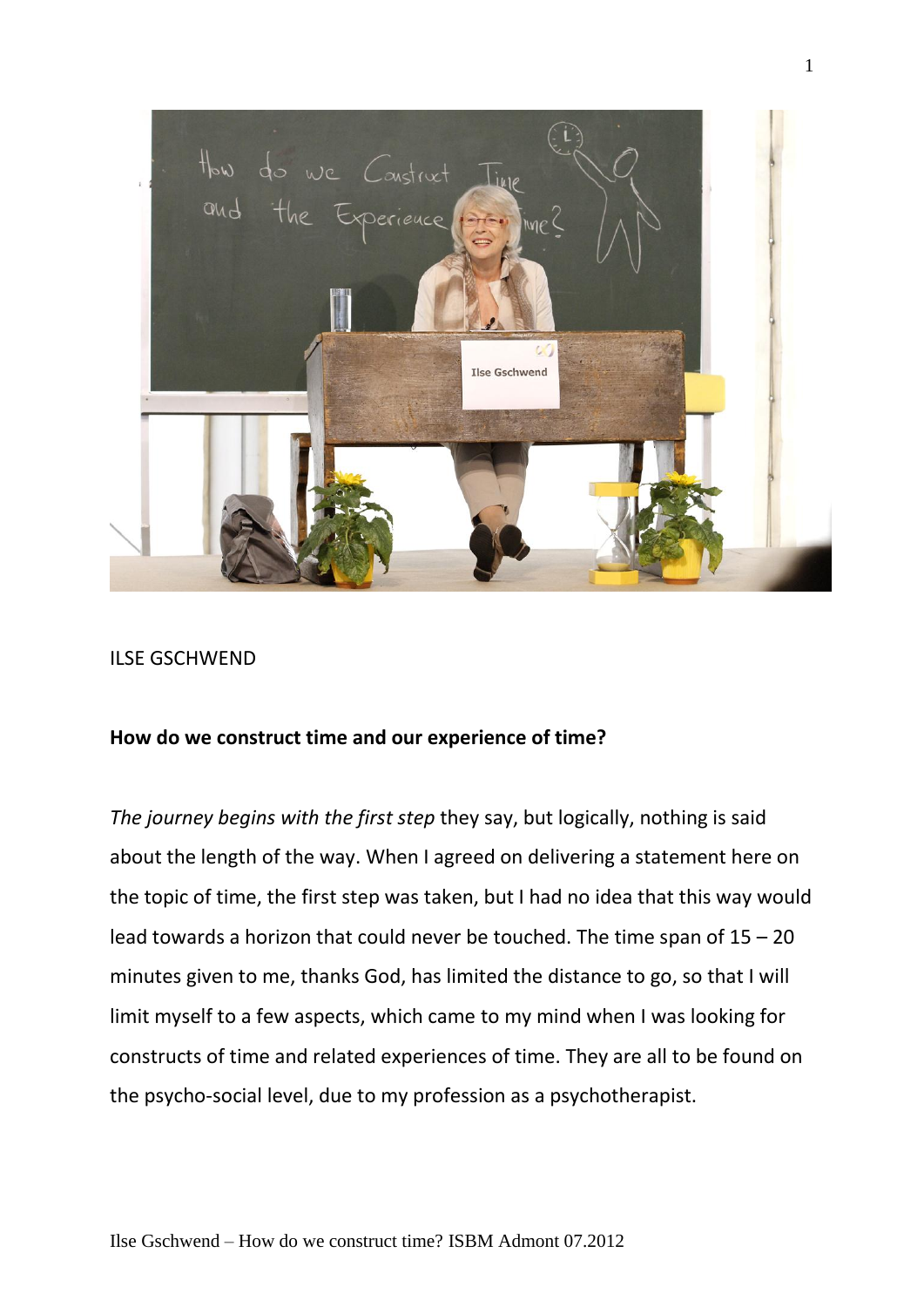Our experience of time and our orientation in time are located in our memory of emotional experiences, which – according to scientists – starts its activity as early as in the fifth week of gestation. It is very important for our 'coming into contact with the world', it helps us in taking decisions, it substantially contributes to how we perceive ourselves in the world, how we experience and describe ourselves, and it is constantly being enriched with information about new experiences. Some experiences are being written over, they are no longer valid or useful. We know, for example, about the changes in the experience of time on the path from childhood to old age.

Constructs of time as aspects of how we create relationship with ourselves and with others can – depending on culture and society – put us into states of security or insecurity, and they push aside the one experience that is at our hand since the beginning of our life, which is: **I grow in my own time without having to push myself.**

**Which constructs of time make it so difficult for us today to trust this development?**

Pondering the question: *Do I still have enough time until July 16th to be able to say something sensible and meaningful on this topic?* I asked some friends: *What does it mean to you having enough time to do something specific?* The answers were, as I had expected, different between persons, but they were also – what came as a little surprise to me – different within the same person.

Ilse Gschwend – How do we construct time? ISBM Admont 07.2012 One such construct of time is time as a **personal belonging**, as an **investment** and as something to **barter for**. We utilize time like we utilize capital, without being really conscious of it. If time is constructed as capital (*time is money*), it has to be managed like capital, it has to be defended against *thieves of time*, it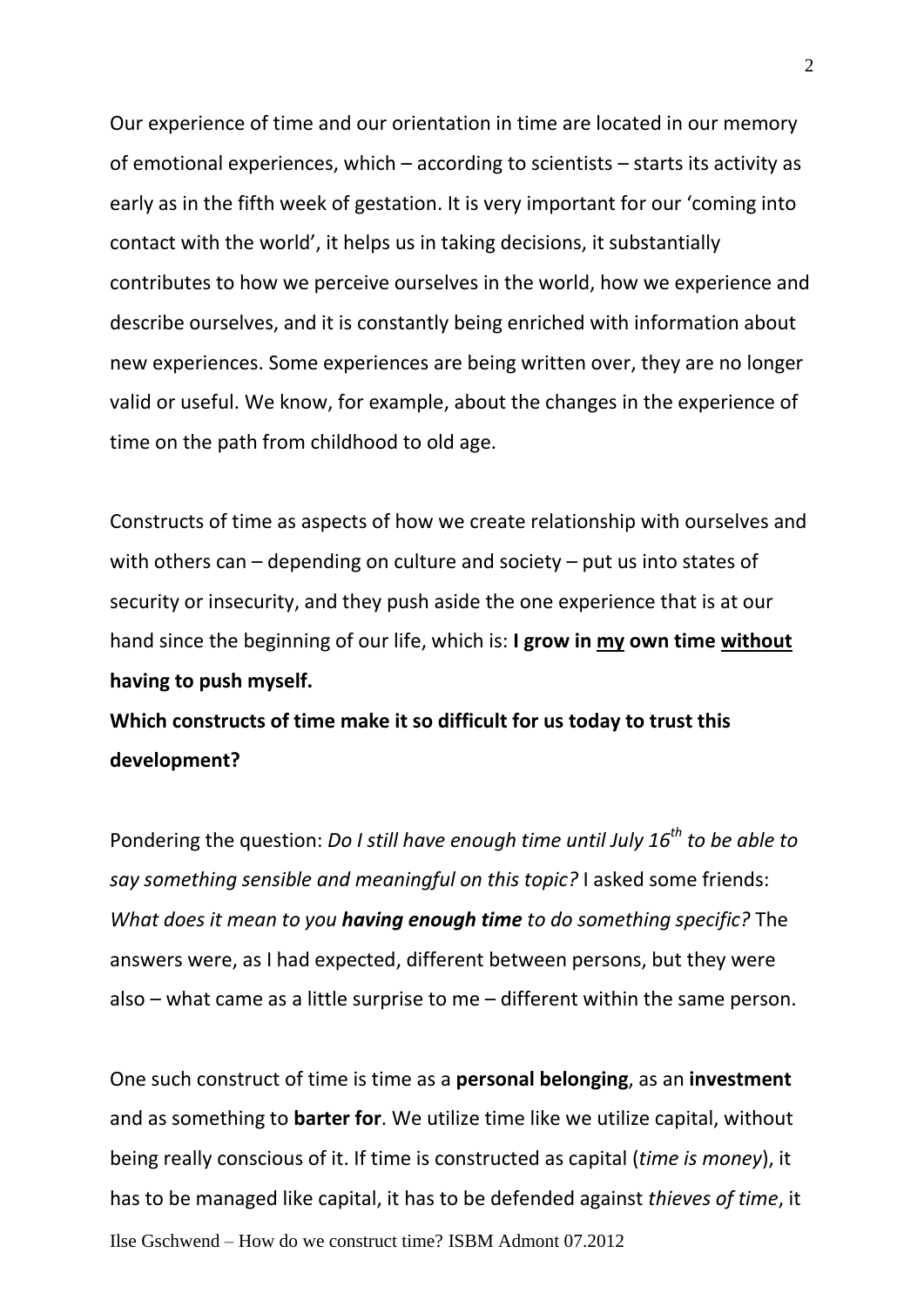mustn't be sold off cheaply, it has to be used in the best of ways. If one doesn't act skilfully or if one deals with the capital time in a negligent way, one may have to run after that lost time trying to catch it or else one may sadly have to watch it getting out of reach. To illustrate this I will quote some well-known idioms:

*Can you spare a moment of time? For the moment, I haven't got much time left. Give me two minutes of your time, please. My time hasn't been stolen. How much time could you spare? I'll give you five minutes. My time is precious. How much do you charge for an hour? If there's one thing I haven't got at the moment, then it's time! You just behave as if you had all the time in the world. Next week I will have more time.*

Another construct of time is that of **time as an enemy** that threatens us, cheats us, that makes us move along quicker. It seems that we have to run a race against this enemy, and unless we pay attention he'll make us lose.

*Time has escaped me*. In time management trainings we learn how to deal with this foe and we learn to confine him by allowing him only a limited *space of time*.

*With this we're only going to lose time* is a phrase that we are familiar with from our private and professional lives. *Time-saving technologies* help us shift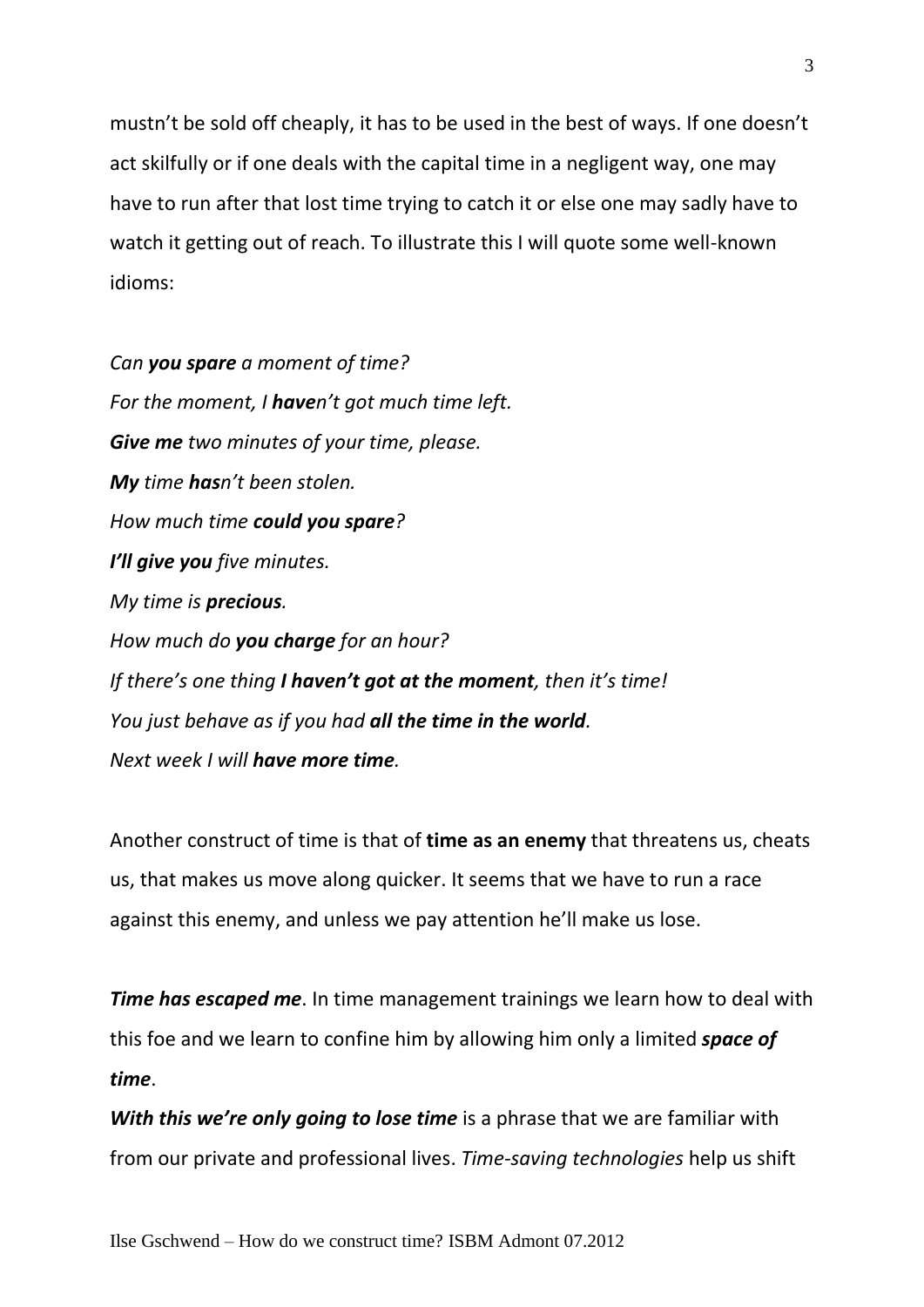amounts of time from *here to there* and the profits resulting from these shifting activities, in turn, will be invested in something profitable.

We all know and have a personal experience of this, of how much time-saving technologies can create difficulties for us, because now we have still more in store that could be done – be it work or leisure activities or multiple relationships, etc.

We feel the urge to stuff in *everything* (whatever this *everything* may contain) and to get on to it, so that we finally will have enough time for the *real thing*, though we no longer are able to say what this real thing is. Recently industrial medicine has offered us a helping hand with their constructs of *on-line-time* and *off-line-time*. But they are warning us not to go into off-line-time too abruptly, unless we want to provoke the so-called *deckchair-depression*, which is a depressive state that hits us when we spend too much time in the sun lounger.

The construct of *it'll just take another little time* is comforting, because it suggests that we are very close to a turning point, where things will get easier. In consultations, if we question verbal constructs of time like *at the moment I haven't got time but soon it will be better*, if we ask how long this *moment* has been going on and when the *soon* will be, we get answers of time spans that have no relation whatsoever to the actual meaning of the terms. But autosuggestion helps to keep it going, and it helps to ignore the tightness that the body in most cases can already feel.

Ilse Gschwend – How do we construct time? ISBM Admont 07.2012 Then there is the construct of time as **a personally calibrated unit**, that evaluates events, plans, successes, periods of life already lived, things worth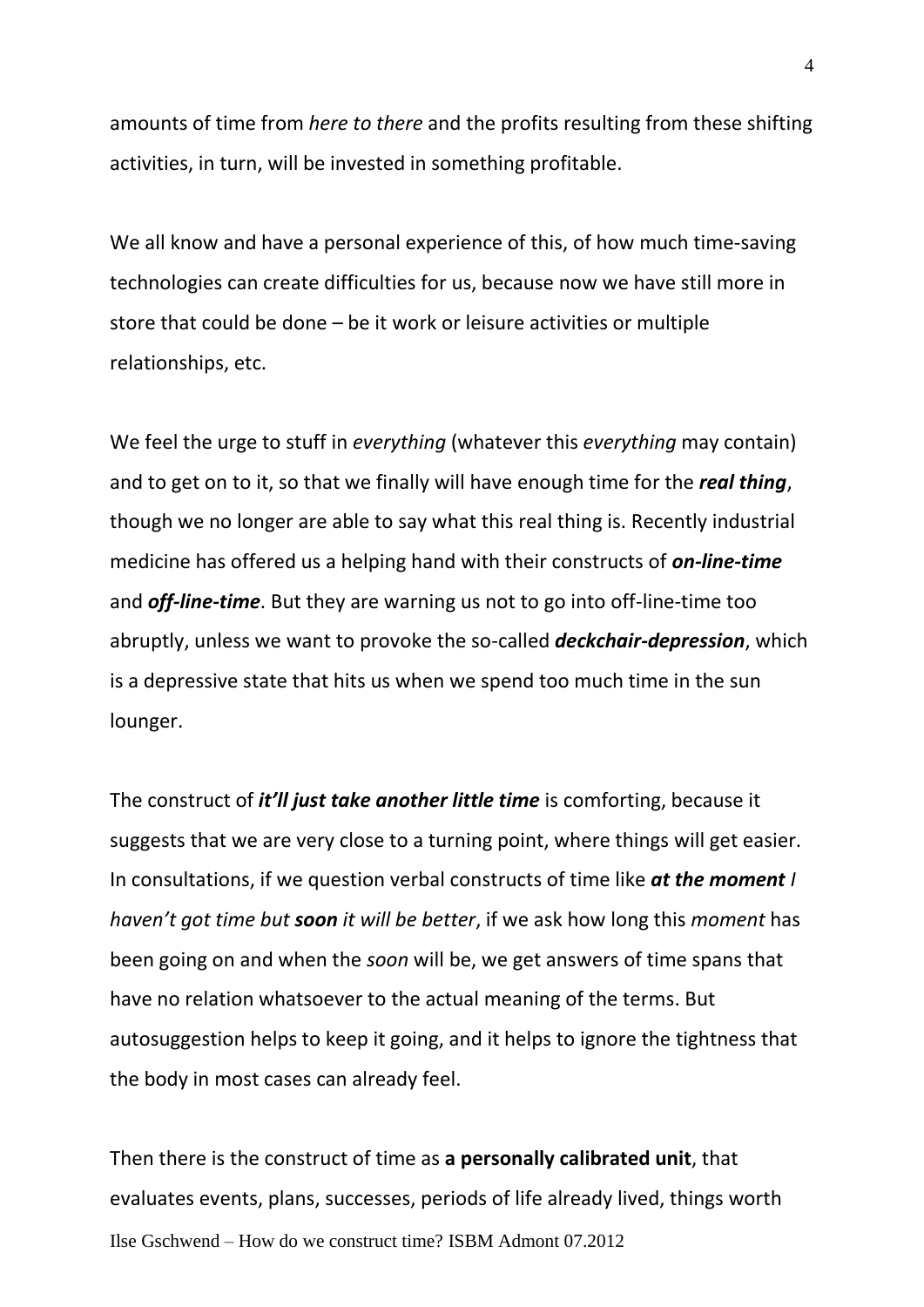striving for or things that we want to reach at any cost. They are evaluated in terms of a *successful outcome or* of *failure*. These constructs of time are based on experiences in one's personal past and they give us orientation for the present and the future.

Selective processes in the perception of time lead to corresponding emotions and acts. What does your eye catch, when your nose is turned to look at the past?

Do you see missed opportunities? (*I haven't used my time well*.) Do we evaluate past decisions according to their appropriateness? (*Had I known this earlier! Had I known this at the time!*) Do we focus on the failure? (*I can't turn the clock back*.) Or does the eye retrospectively also catch the beautiful? (*I like to dwell on the old times*.) One could also register one's successes (*I did recognize the signs of time when they were there*) and one could look at the opportunities taken (*time was ripe for that!*), not to mention some of those wonderful coincidences (*at this moment he happened to cross my way*).

Does this looking back into the past (*my parents never supported me*) construct a continuously negative experience of time that keeps me pulling back like an elastic band, as if everything was still happening? (*This I won't ever forgive them!*) And a resulting: *And this will stay the same as long as I live*?

How does time dwell in us? Irretrievably past is only that which has happened. The personal evaluation of that past time takes place in the present and plays on it with good or bad feelings in the here and now.

Ilse Gschwend – How do we construct time? ISBM Admont 07.2012 *In those days that didn't exist* – what is contained in this phrase? Something that we missed or something that, thanks God, didn't actually exist back then.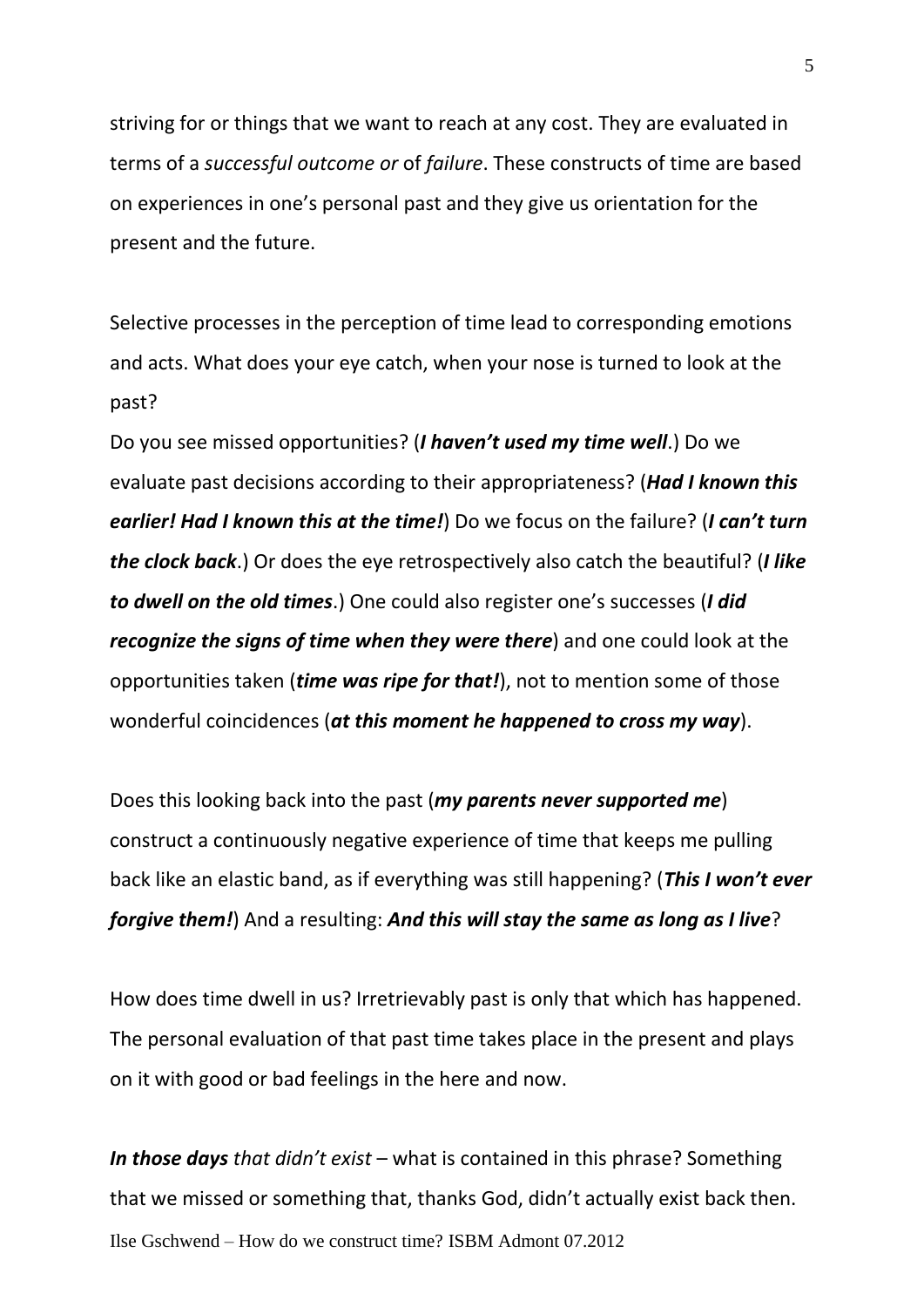The memory of emotional experiences supplies the corresponding feelings in the current context in which the phrase is pronounced.

Do we reconstruct *in those days, back then* by constantly rereading the old texts and reading them to others in order to justify what we are doing or aren't doing with *our time now*?

Are we nursing a construct of time which leaves things undecided and plays again on the experience of *one never knows what time will bring*? The memory of emotional experiences has meticulously stored what *back then* happened differently than expected and what illusions/delusions have left us disappointed, so that we better stay on guard. This creates preventative caution in order to get disillusioned as little as possible in the present and in the future. Neither are we animated nor resigned, we literally *hold our breath*, we walk on a thin layer of ice that can break any time we aren't cautious enough. Each step bears potential danger for the future just ahead of us which this next step will reveal.

Can we *write* experiences *over*, can we delete old *time documents*, can we empty files? Can we re-write texts, so that in the present we can imagine a better, a more beautiful future, with something in it that can be still achieved? In the sense of: *it's time for a change, it's not too late yet, one gets cleverer as time goes by, the older we grow the better time gets*.

Ilse Gschwend – How do we construct time? ISBM Admont 07.2012 Experience tells me, that time documents can be overwritten, can be deleted, but they can also be forged or **falsified**. How can this happen? In reconstructing the past we sit on a chair labelled present, and we look back with the experience of  $-$  in my case: a woman of 66 years  $-$  so with this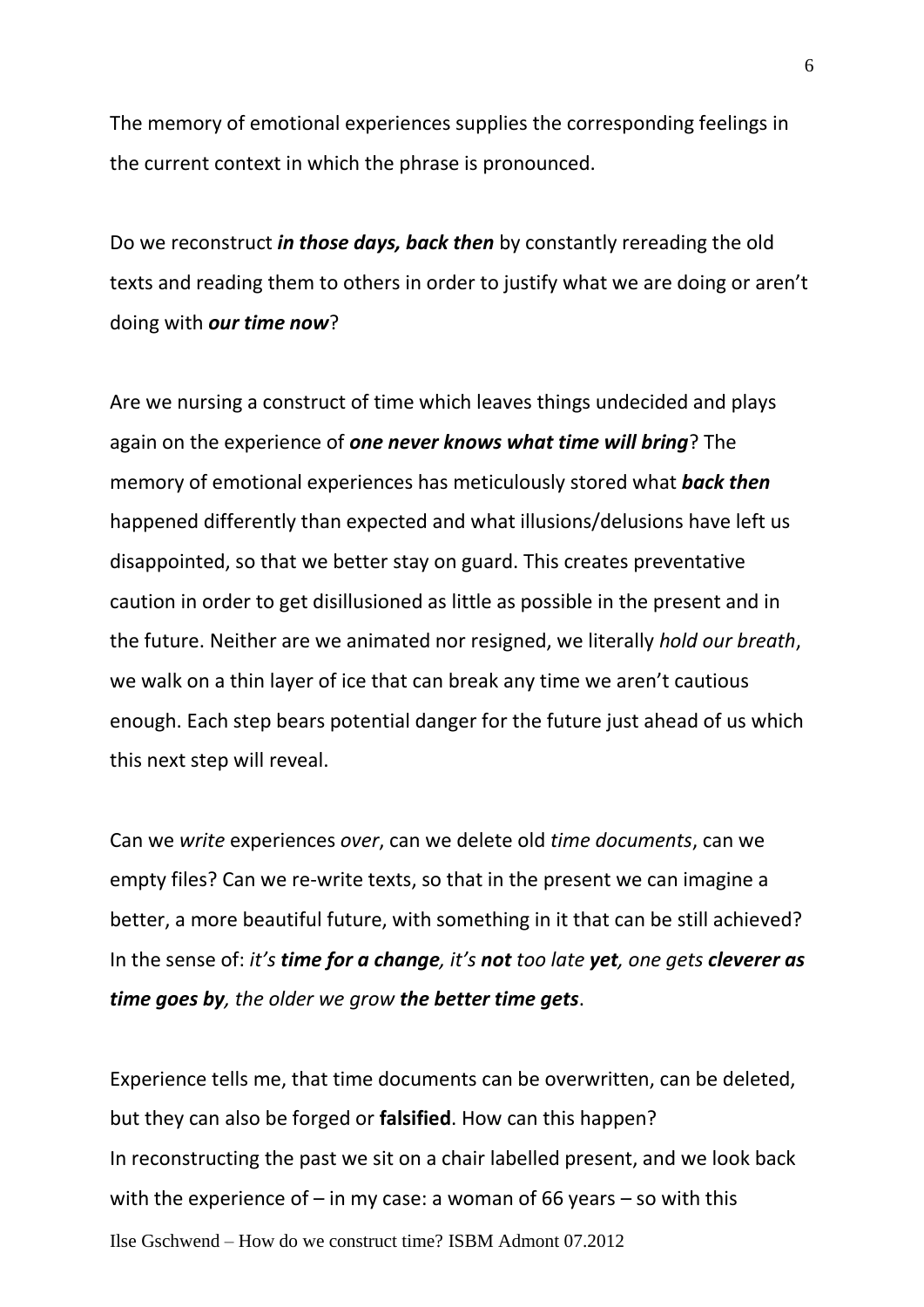experience we look back and describe what a 14-year old experienced *under the circumstances of the time then*, but which is impossible to feel today in real time. We describe the time from a viewpoint of today, the present context colours the feelings for the time then, it is a **narrated** experience and **the narration creates** a feeling in the here and now.

How can it be that, regardless of age, people still think and feel in the same way about times past? What hasn't grown all along this time, what is still small and maybe expecting something? The repetition of stories furrows our emotional memory and our current behaviour is shaped accordingly. In German we say: *it is oriented accordingly*, which gives me a last clue to some further aspects of time experience.

Experience of time follows the contents that we give to our present life. This is a comforting thought and yet a challenging one, because it brings us into a mode of self effectiveness which also includes responsibility for the self. We experience the agreeable force of transformation from being/feeling a victim into a state of participating creativity, we suddenly experience our self as being meaningful and we experience meaning in life. The question: *What is my share in the success and in the failure of a good experience of time?* allows within us a process of transformation from what seemed impossible to something possible and feasible. **And each relationship**, regardless of how close it is being lived, each opposite – be it a person, an idea or a thing, presents an occasion for trying out these expanding opportunities.

How can we, consequently, *bless all that is time* (*das Zeitliche segnen*), which is a German phrase with the meaning of *to pass away* without actually having to